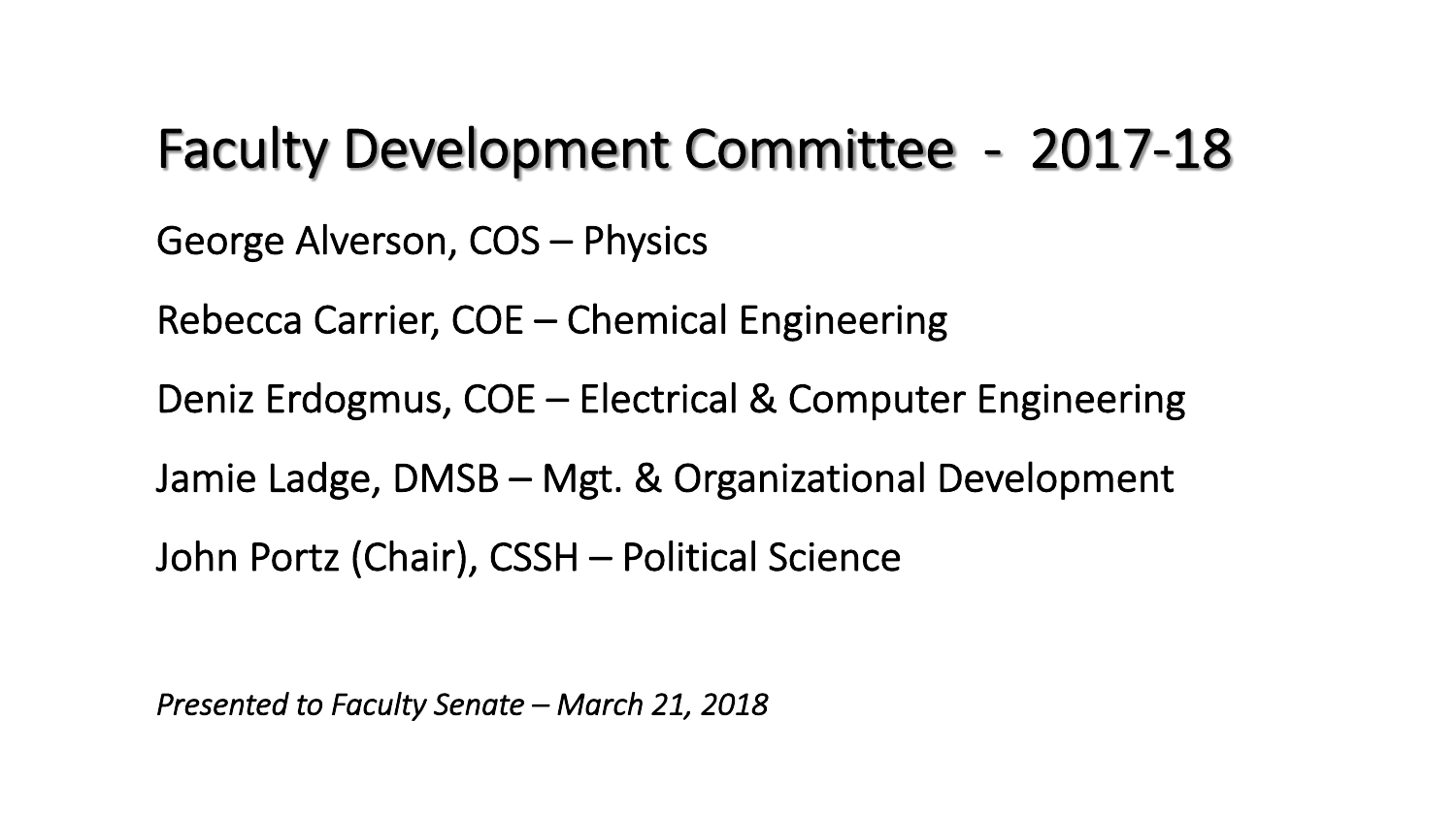# Charge from SAC

*The FDC shall undertake a study of the support, including funding levels, for professional development for all categories of full-time faculty across the institution, at both the university and college level. This study would include opportunities for internally funded research/scholarship, professional training, travel to conferences, etc. The committee will make recommendations for the appropriate minimum levels of funding.*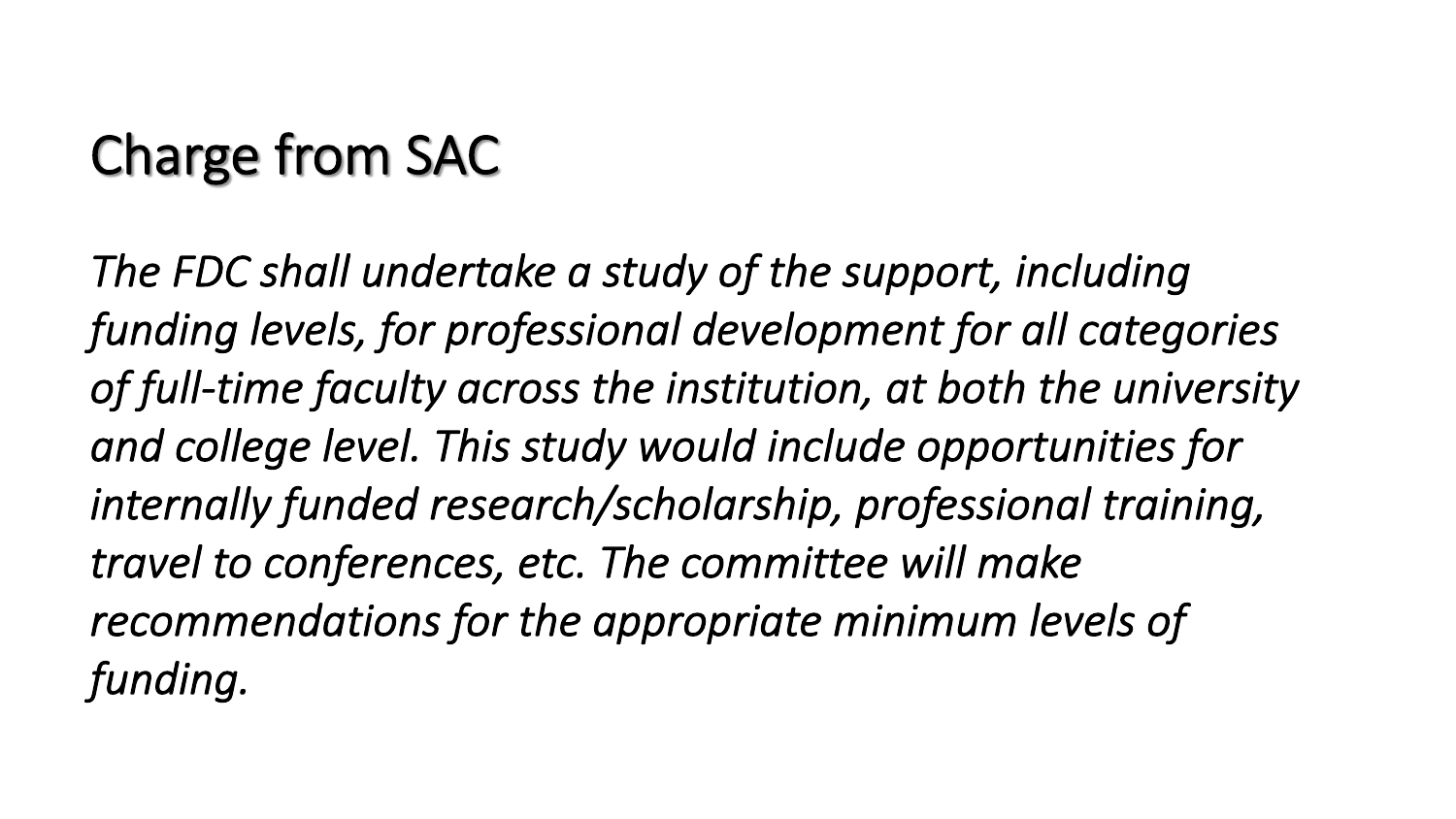## Three Key Areas

*Direct Financial Support* – monies for faculty travel, conference attendance, research activities and other professional related activities.

In-Kind Support and Related Activities – staff and services in support of faculty professional development in research and teaching.

*Mentoring* – person-to-person support for professional advancement in teaching and research.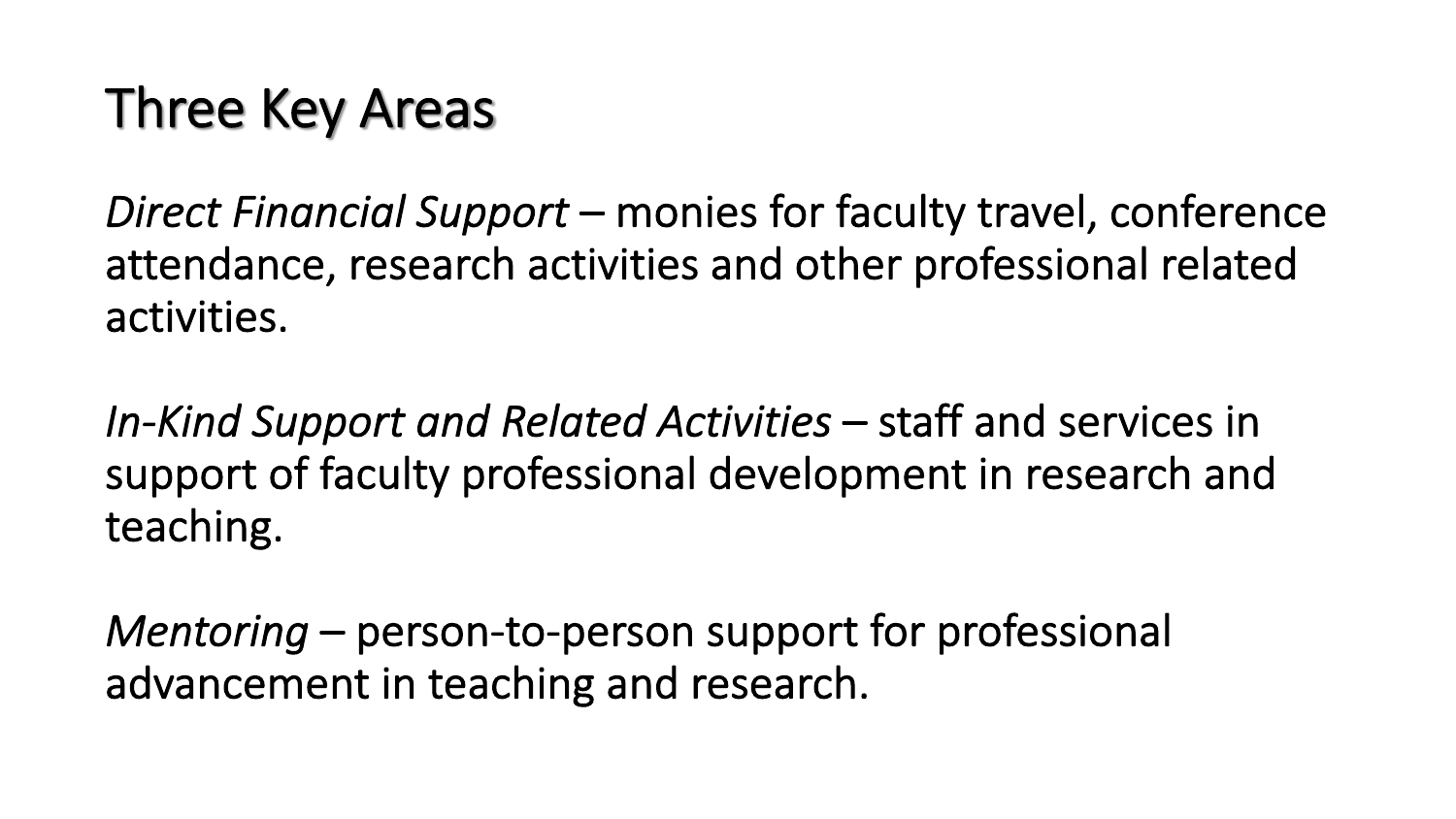## Direct Financial Support

- *University Level* 
	- Interdisciplinary Grants: TIER Grants
	- Individual Grants for Diversity/Inclusion
	- Individual Grants for NTT Faculty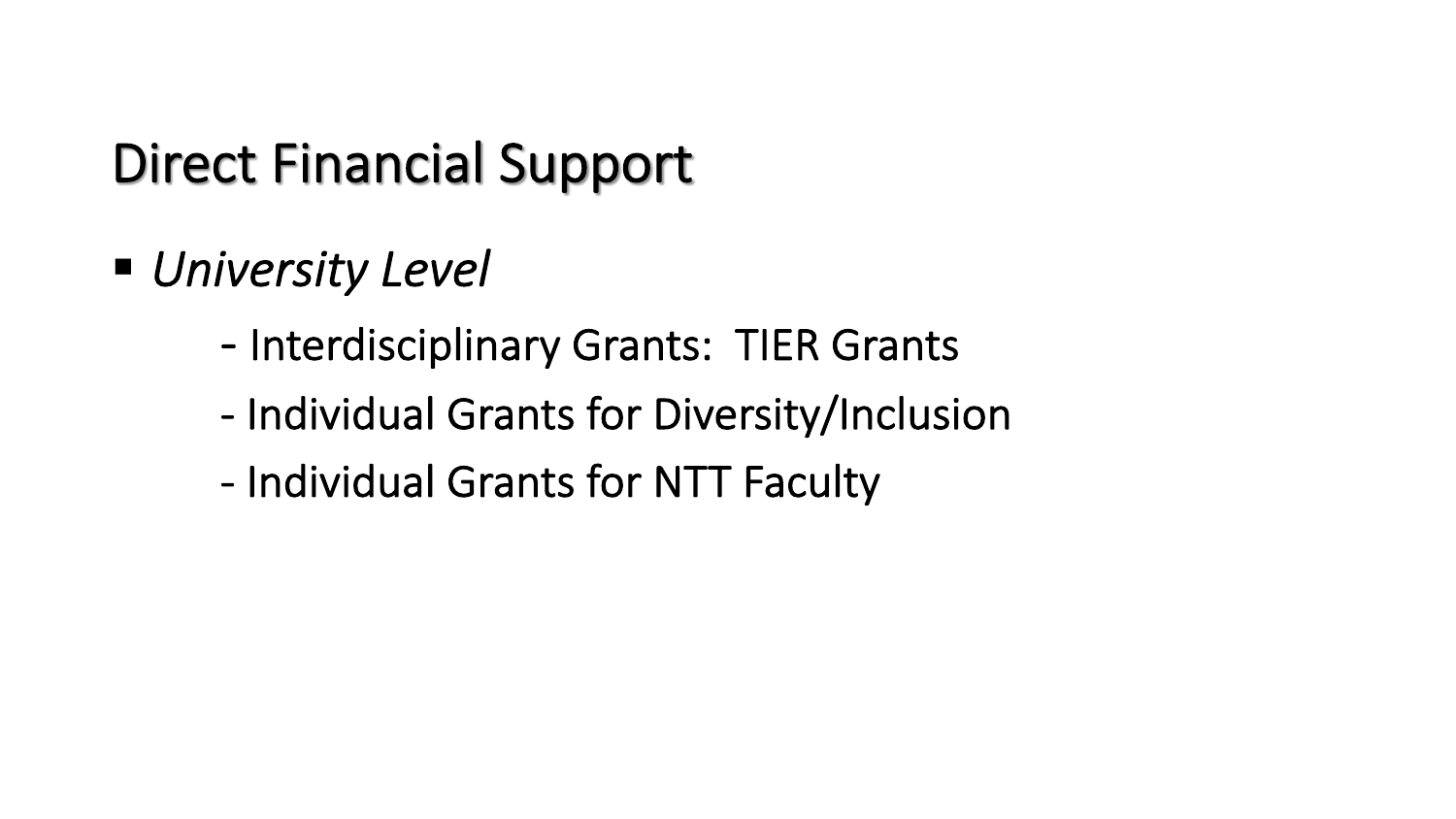# Direct Financial Support (cont.)

- *College Level* 
	- ⁻ Variation in Source and Funding Levels
		- From External Grants or the College
	- ⁻ Variation in Allocation Method
		- Per Faculty Member or Competitive
	- ⁻ Variation by Faculty Hire Status
		- Start-up Packages or Current Faculty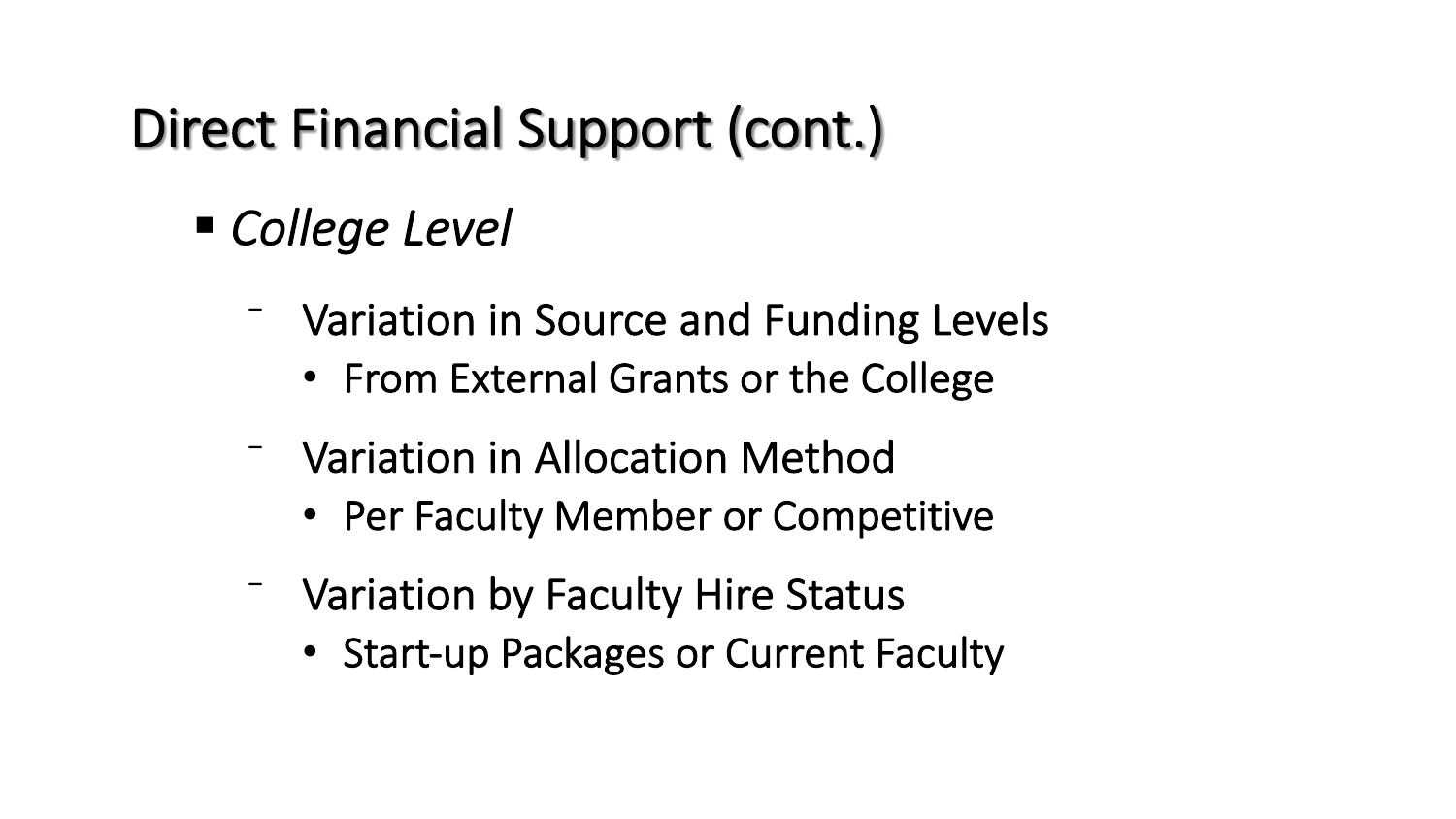## In-Kind Support and Related Activities

§ *University Level*

- Research: Office of Research Administration and Finance

- Teaching: CATLR

- *College Level* 
	- Research: Variation by Staff Support
	- Teaching: Teaching Awards and other Supports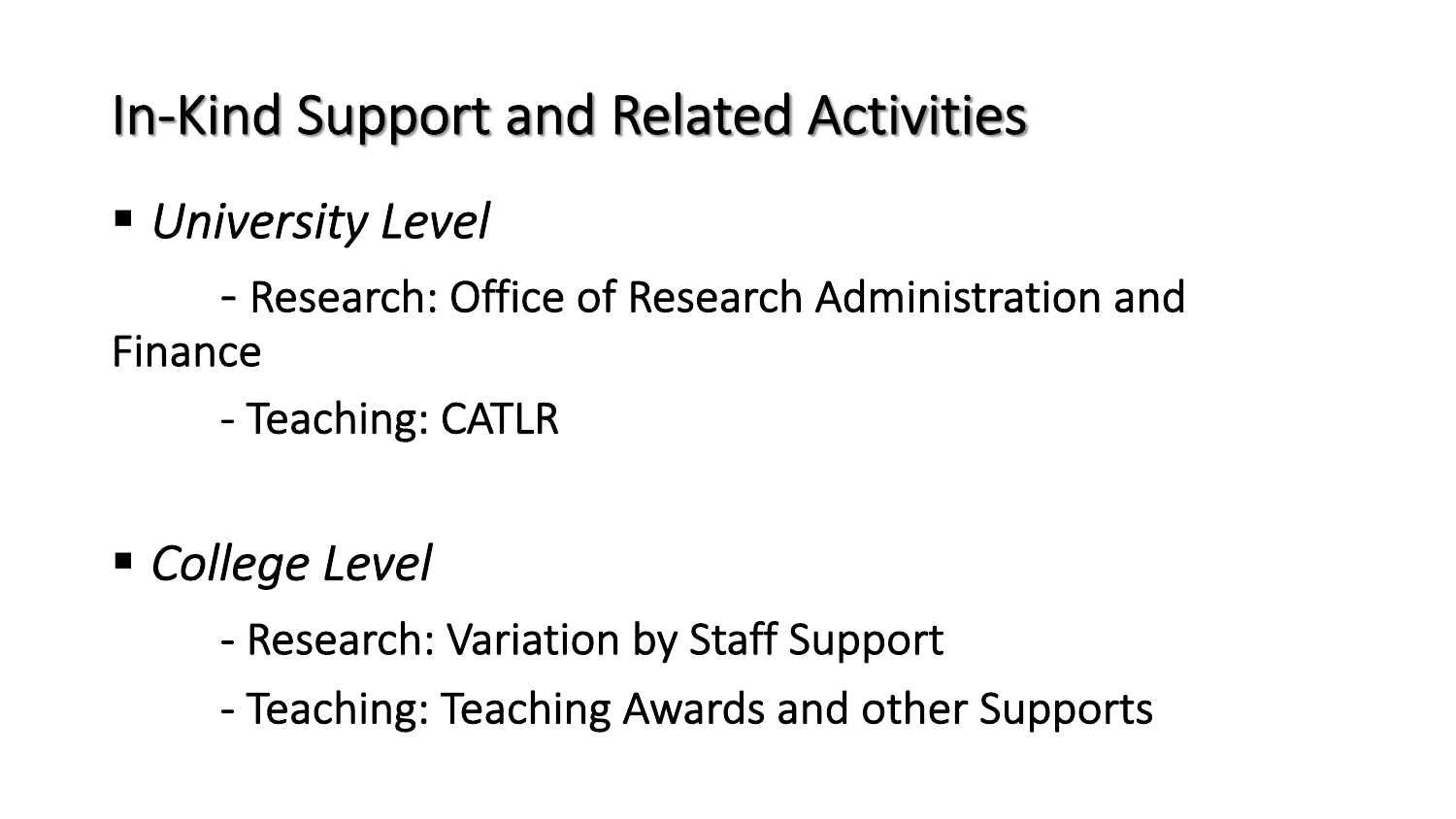### Mentoring

- § *University Level*
	- ADVANCE Programs
	- Provost's Office Promotion Workshops\*
	- Office of Institutional Diversity and Inclusion Programs\*
- *College Level* 
	- Department Focused
	- Assistant Professors

\*Resources noted by the provost during the Senate discussion